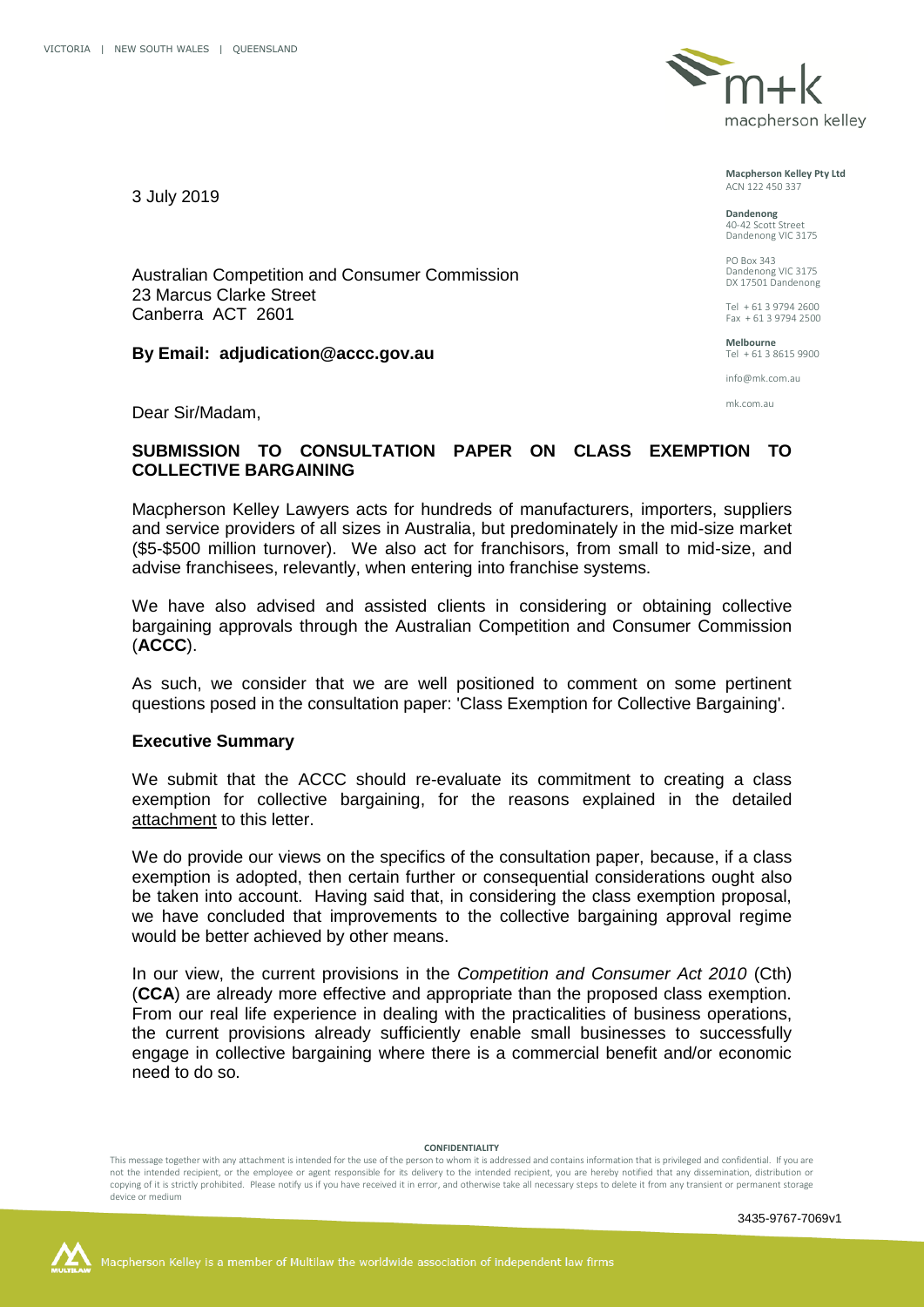

If the underlying concern supporting the introduction of the class exemption is that the current approval process is overly complex or expensive, or imposes a unreasonable burden on the ACCC, then these concerns are better addressed by reviewing the current processes and perhaps adopting a more streamlined or "short form" process for small businesses.

We consider that making this class exemption - in the format proposed - will give rise to a range of scenarios with unforeseen problems, which may result in:

- (a) unfairness to smaller suppliers, customers and franchisors; or
- (b) anti-competitive effects in the relevant market, impacting consumers.

The key reasons behind our opinion are:

- 1. The eligibility criteria for the class exemption is not appropriate. In particular, it is our view that tying it to turnover is not a good measure of a business' ability, competitiveness, market position or negotiating power.
- 2. The eligibility criteria give no consideration of the size, strength, competitiveness or negotiating power of the supplier or customer. The balance of bargaining power in any negotiation is determined by the *respective* positions of both sides, and cannot be determined by looking at just one party, however small. When permitting a group of smaller businesses to collectively bargain, it is very likely that the combined strength of the group would far outweigh that of the target supplier or customer, unless they are very large and powerful businesses. Whilst this may be the case in some instances, this would not be the case for the vast majority of businesses in Australia.
- 3. Collective bargaining by competitors, without an exemption, inherently demonstrates the hallmarks of cartel or anti-competitive conduct, and can be highly damaging to a market. The fact that one party may be small does not change this. The current process ensures collective bargaining is an independent and case by case assessment of whether the outcome is likely to be pro-competitive and for the public benefit. Without a specific assessment, and having an automatic class exemption (and especially one that may remain in place for up to 10 years), we can foresee situations where it is utilised in a manner that is not pro-competitive or in the public interest.
- 4. Currently, it is common for potential parties to a collective bargaining application to share the costs of the advice and application. This already lowers the financial burden on small businesses. Small businesses will still require legal assistance in negotiating the class exemption and during the collective bargaining process, and the costs can be shared. Either way, we do not see the cost factor to be overly detrimental to an application.

We acknowledge that there may be some specific industries and small businesses where there is an imbalance in bargaining power. However, it is our view that these industries and businesses are also currently supported by other existing ACCC mechanisms (eg. the Code of Conduct for franchising and the 'unfair terms' regime for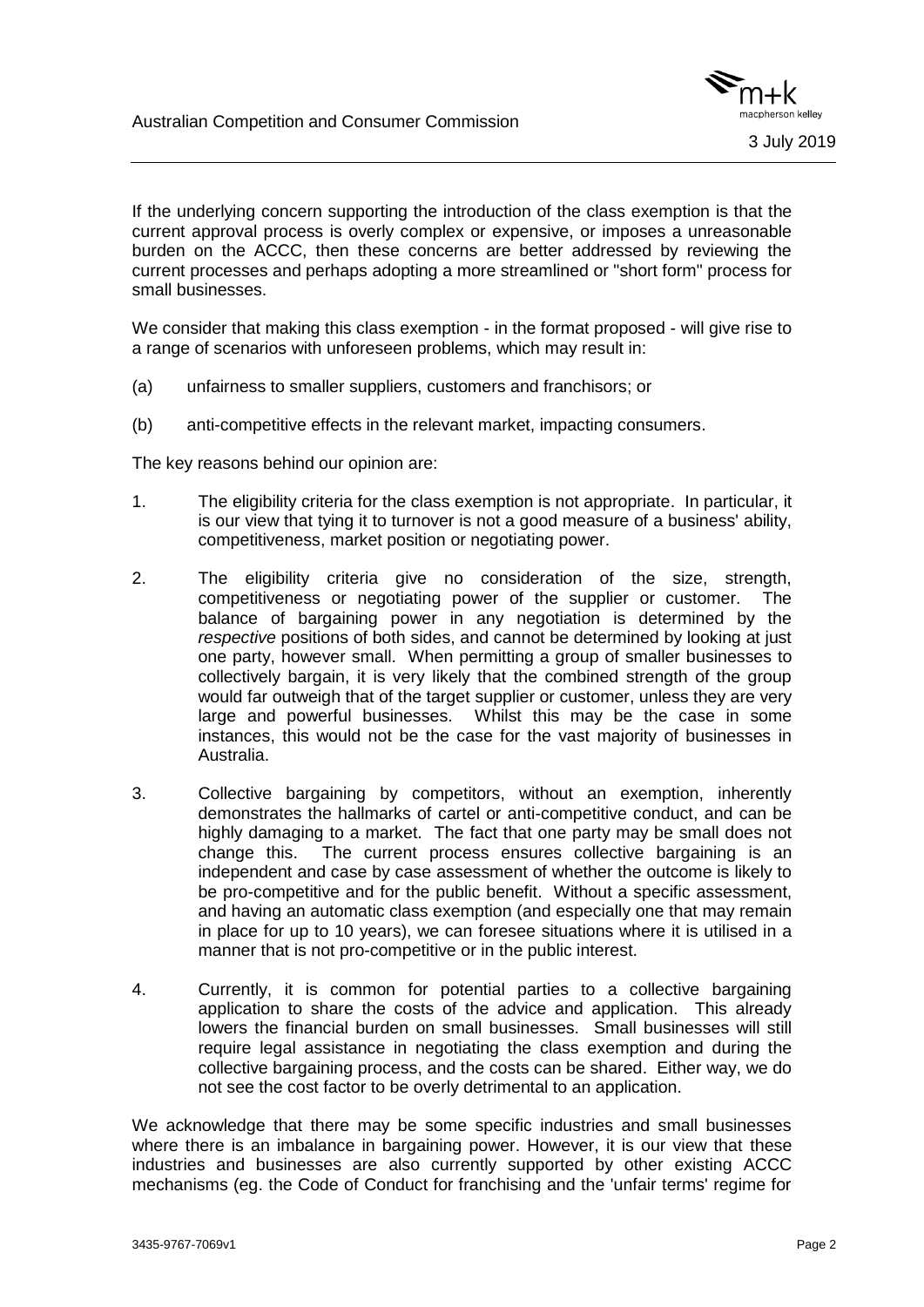

small business, standard-form contracts) to ensure the relevant businesses can access the collective bargaining authorisation and notification process and a range of other legislative protections.

We do support a simplification or streamlining of the current collective bargaining approval process, to open its availability to smaller businesses. However, we consider this would be better served by having a second assessment stream for small businesses or smaller industries, where a case-by-case assessment can still be made by the ACCC. The "automatic" approval nature of a class exemption is concerning when considered for conduct that would otherwise be acknowledged as highly unlawful (cartel conduct), to the extent that it is and remains a key enforcement priority for the ACCC and criminal prosecutions are possible.

## **Further information**

.

Thank you for the opportunity to make submissions. If you have any questions, or require any further information, please do not hesitate to contact the writer on

Yours faithfully

Vant VL

**Macpherson Kelley**  PAUL KIRTON Legal Practice Principal Commercial Practice Group | National Head – IP + Trade Team

TEL:  $| FAX: +61 3 9794 2540$ 

Encl.

EMAIL: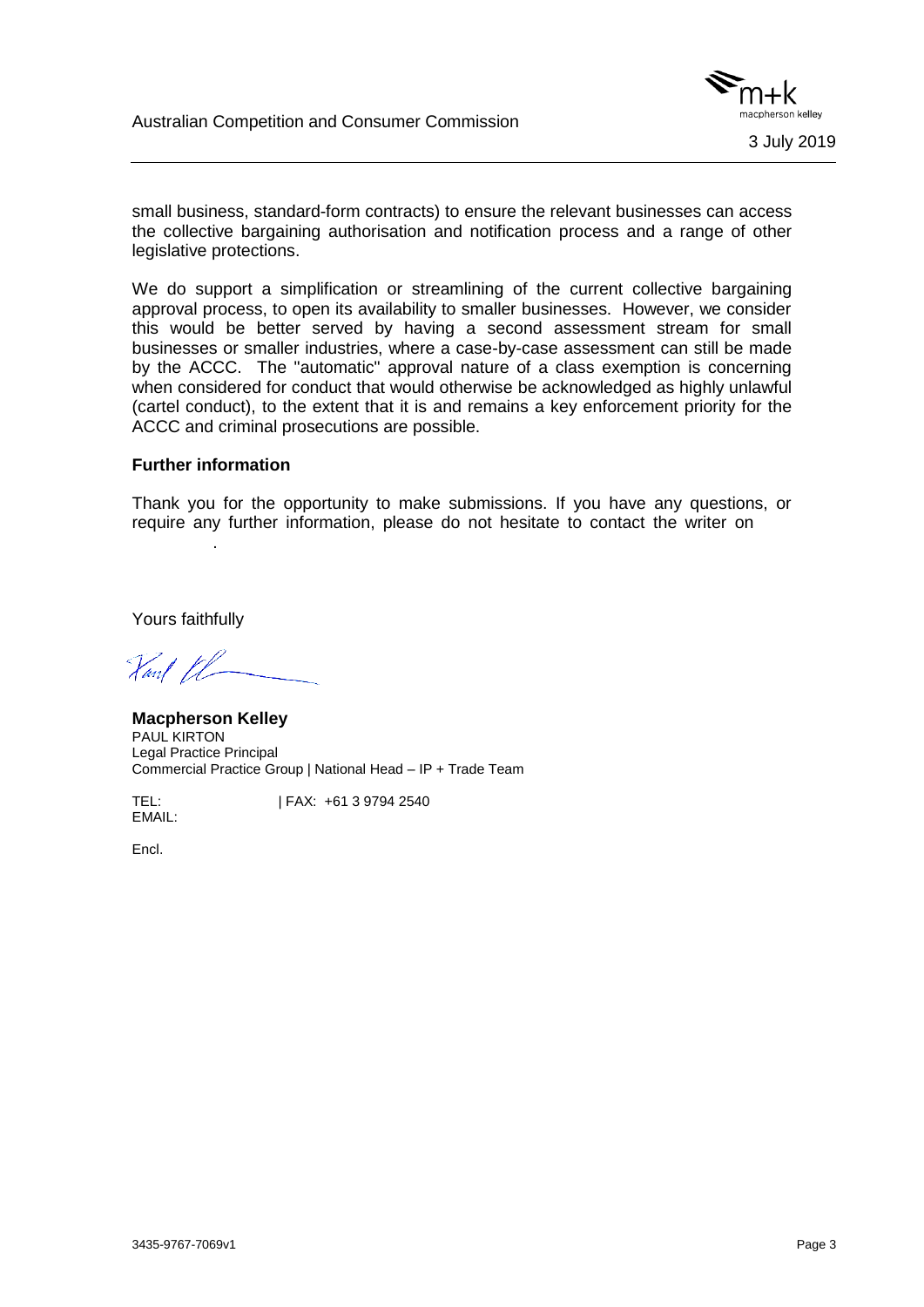

# **SUBMISSION TO CONSULTATION PAPER ON CLASS EXEMPTION TO COLLECTIVE BARGAINING**

# **Specific Responses**

## **1. The eligibility criteria, including whether the thresholds and other features of the class exemption are appropriate**

In our view, the threshold of \$10 million in revenue per financial year is not appropriate in determining "who is" or "what constitutes" a small business. Turnover often does not provide good correlation with bargaining strength, nor the need for collective bargaining in a market.

If a "small business" is to remain in the criteria, we consider a small business to more appropriately be in line with the definition in the *Australian Small Business and Family Enterprise Ombudsman Act 2015* (**ASBFEO**), that being revenue of up to \$5 million.

We also recommend that there be more thresholds that need to be met, such as meeting two of three specified criteria. These should be:

- i. Less than 20 employees, based on the *Australian Bureau of Statistics* (**ABS**) definition;
- ii. Up to \$5 million revenue, based on the ASBFEO definition;
- iii. Value of the contract does not exceed \$3 million in any 12 month period, to be consistent with the current collective bargaining notification provision (this may require different contract thresholds for different industries as is currently in the CCA).

However, and more importantly, any eligibility criteria must consider the nature and size of the other, target party to the bargaining negotiation (the supplier or customer). The balance of bargaining power in any negotiation is determined by the respective positions of *both* sides, and cannot be determined by looking at just one party, however small.

When permitting a group of smaller businesses to collectively bargain, it is very likely that the combined strength of the group would far outweigh that of the supplier or customer, unless they themselves are very large and powerful businesses. Whilst this may be the case in some instances, this would not be the case for the vast majority of businesses in Australia.

Further, because a business might be categorised as a 'small business', this does not, on its own, mean that any collective bargaining with a supplier or customer will necessarily and automatically be of more benefit to the public than the facilitation of cartel or anti-competitive conduct.

It is our view that adopting the above suggested threshold will enable the ACCC to ensure that the composition of the bargaining group and its activities are appropriately constrained to avoid anti-competitive conduct arising from collective bargaining. Furthermore, the ACCC needs to consider that collective bargaining in one market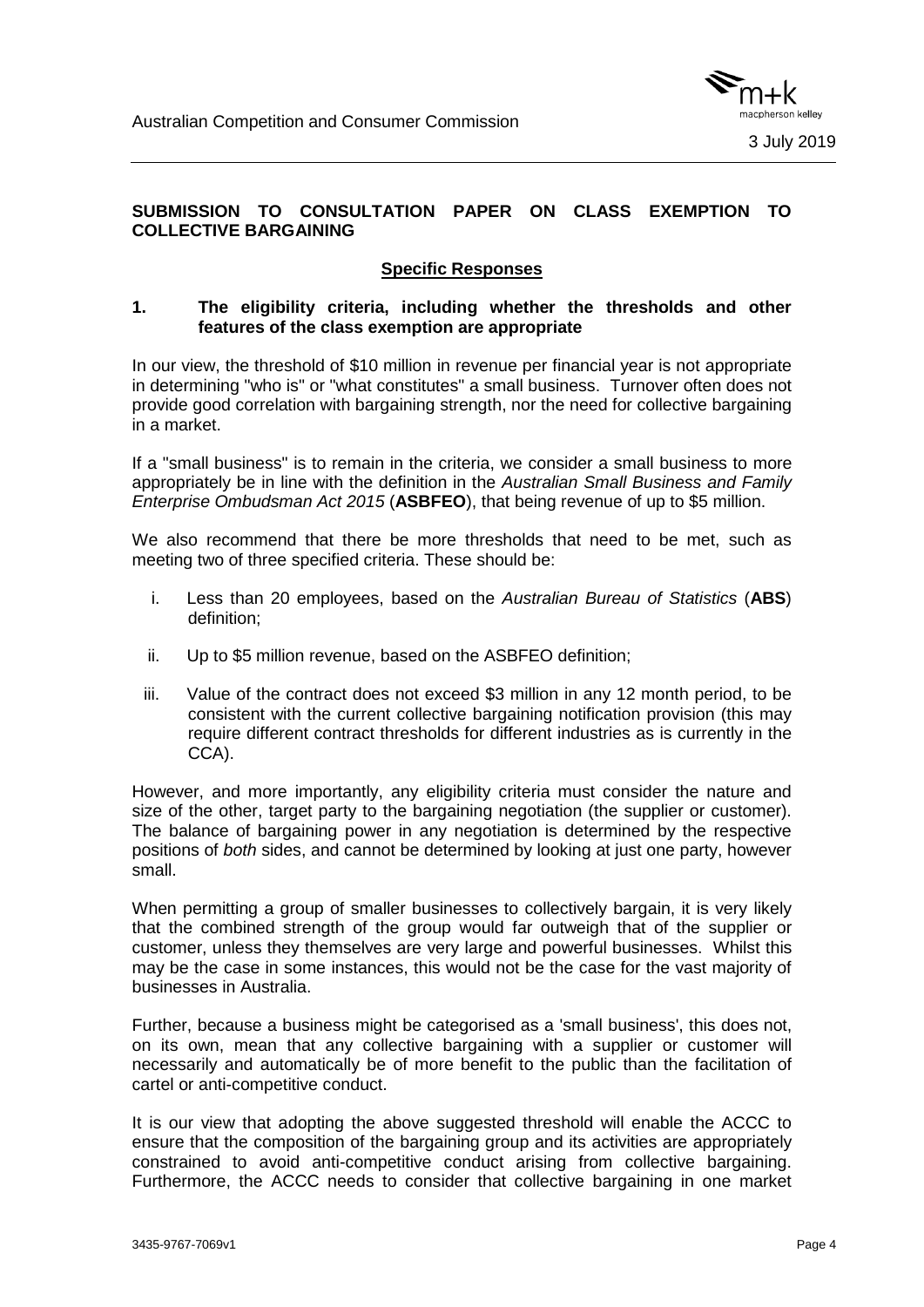

might facilitate anti-competitive conduct in a related market. It is our view that providing further provisions to restrict this is required.

We consider that the eligibility criteria as presently drafted is not sufficient to ensure market share within collective bargaining arrangements is appropriate. If the ACCC is to impose this class exemption, it is our view that the ACCC should also provide further limitations on market share. For example:

- (a) The collective bargaining group should only have a modest market share of each and every market in which the negotiations will take place; and
- (b) The target company (supplier or customer) should hold a significant market share in those markets.

Imposing these additional restrictions will ensure that small businesses that meet the above criteria do not abuse the class exemption where they are already in positions whereby they hold good negotiating power.

Another problem that we foresee with the threshold / definition presently proposed, is that it differs to many other 'small business' definitions (be it in competition law or tax law etc), which fundamentally creates confusion and uncertainty for businesses about their alignment and eligibility under the various other regimes. If one of the purposes of the exemption is to assist 'small businesses', reduce red-tape and reduce their reliance on seeking legal advice, then consistency of threshold / definition is of central importance.

## **2. Other concerns with a class exemption**

#### Access and cost

One key argument for the exemption is the fees associated with notification and authorisation. Although the current authorisation fee may be relatively expensive for small businesses in isolation, it is possible (and common in our experience) for all parties on behalf of the application to contribute to the fee. Where there are more parties, the proportional sharing of the cost is likely to result in fees that are not burdensome.

Additionally, parties can already submit a request for the ACCC to waive the lodgement fee. If, for example, the fee will cause financial hardship to the parties, or if the applicant is a not-for-profit organisation, then the ACCC may waive the lodgement fee if it is satisfied that the imposition of the entire fee would impose an unduly onerous burden on an applicant.

With a class exemption, it is still likely that most small businesses will still require legal assistance to navigate and properly respond to the requirements of the class exemption in any event. As before, they can share the costs across the proposed group.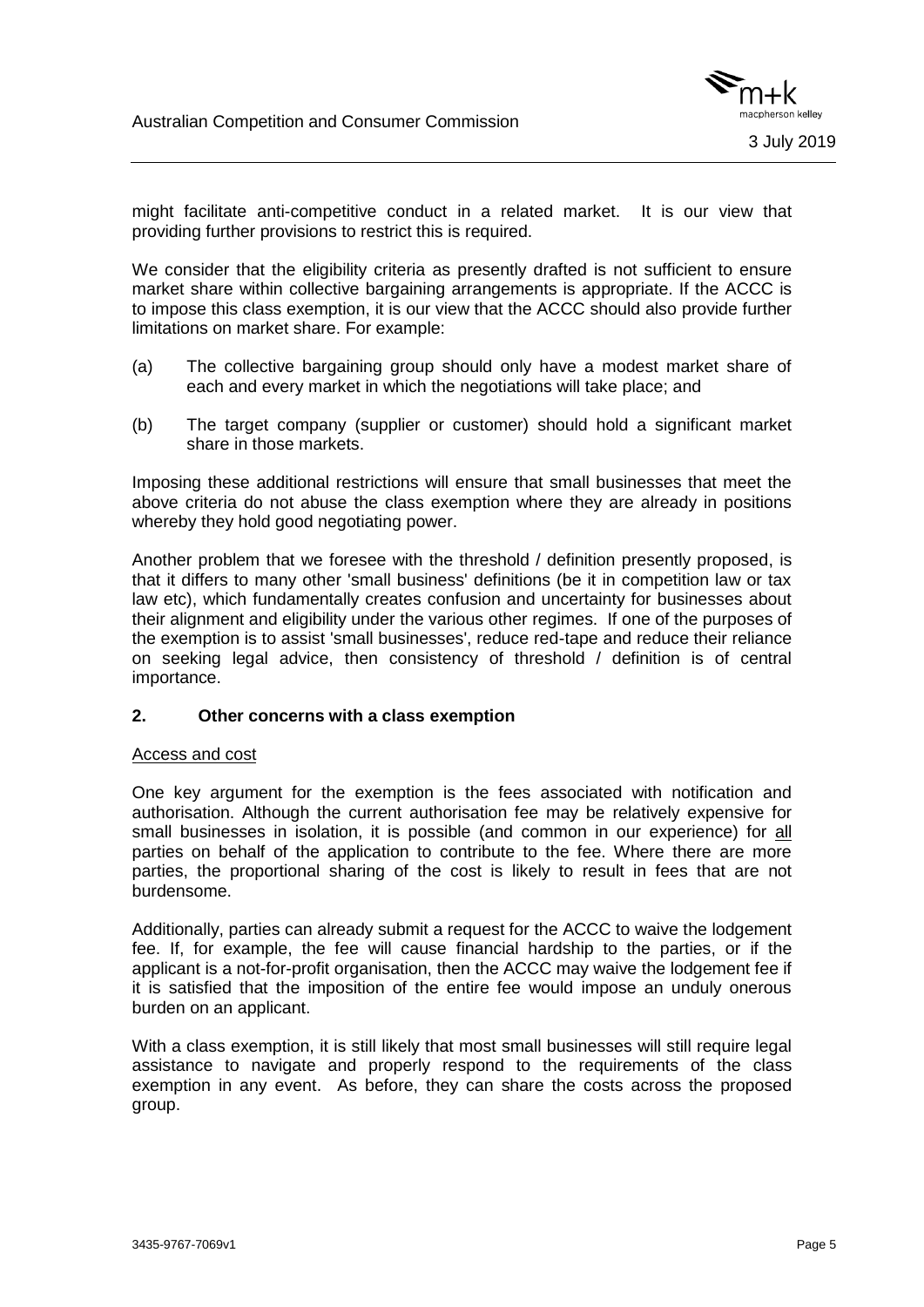

## Mitigation of potential market harm

Collective bargaining by competitors (regardless of size or market share), without an exemption, is inherently cartel or anti-competitive conduct, and can be highly damaging to a market. The fact that one party may be small does not, in and of itself, change this.

The current process ensures collective bargaining is an independent and case by case assessment, which we consider is a critical part of any assessment process, where conduct, improperly done, can cause such great harm in a market.

Requiring all businesses to receive approval from the ACCC ensures that collective bargaining will be for the benefit of the public and does not substantially lessen competition. This will, and should, be assessed on a case by case basis. Such a guarantee cannot be given if the 'automatic' class exemption is put in place.

It is our view that this class exemption will remove necessary checks and balances for small businesses who engage in collective bargaining, where the ACCC would have otherwise refused an authorisation or notification application, or at least, placed constraints on it.

#### Inference that all related conduct is lawful

Without this ACCC assessment, we also foresee that the proposed exemption may have unintended negative consequences, in that:

- 1. It might encourage small businesses to avoid seeking (or think that they do not need) legal advice where it is, in fact, needed or advisable. This could unwittingly increase the risk of cartel and other anti-competitive conduct arising from:
	- (a) improperly or mistakenly considering the class exemption applies to their group; and/or
	- (b) engaging in conduct beyond collective bargaining that is unlawful.
- 2. There may be an assumption that, because there is a class exemption available, any collective bargaining is automatically pro-competitive and for the public benefit.
- 3. Markets do change, as do the parties within them. Parties to a previous collective bargaining arrangement may engage in the same conduct again, without re-considering these changes, if the class exemption is still in place.
- 4. In an extension to point 3, if the ACCC grants an automatic class exemption, especially one that may remain for up to 10 years, it will be incumbent on the ACCC to continuously review it and the market, the players in it, the size of those players, the market shares of those players, the changes to bargaining positions, and the scope of the exemption.